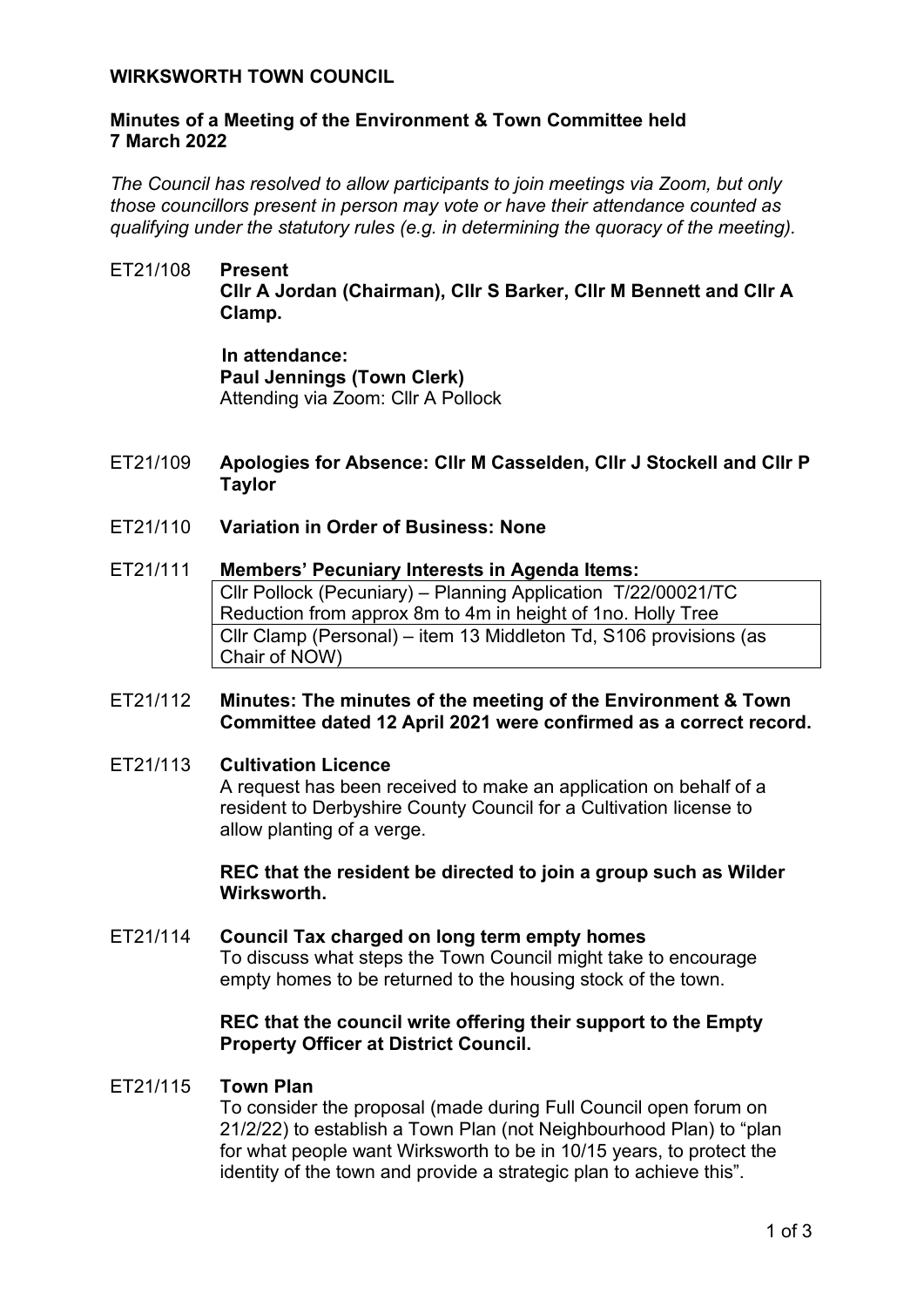**REC that the Town Council establish a working party to determine the structure of the plan and then research and collect information to aid the preparation of the plan.** 

## ET21/116 **Kingsfield Play Area Trees**

A quotation has now been received to undertake works to the trees surrounding the Play Area. The site is leased from Recreation Ground Trustees. The works will reduce and thin the canopies as well as damaged limbs to allow the removal of the installed tree sling supporting the cracked branch.

**REC that the Clerk progress the matter seeking approval from the Tree Officer as well the Trustees and proceed once agreement has been received.** 

### ET21/117 **Town Footpath Maintenance**

Investigate position in regard to the maintenance responsibilities for path across Harrison Drive (footbridge).

**REC that Cllr Bennett be delegated to investigate the ownership and status of the path and footbridge and (if required) to request that DCC apply a diversion order and also to request adoption as a highway.**

## ET21/118 **Stoney Wood StarDisc**

Request received from a resident regarding measures to tackle antisocial behaviour at this site (and Fanny Shaws)

**REC that the Clerk respond with a summary of the actions taken by the council to mitigate ASB on the site. That the resident be introduced to Stoney Wood Group.**

## ET21/119 **Stoney Wood Car Park**

Request received to review the decision to block access to entrance - the blocks were installed to prevent unauthorised access to the car park/Stoney Wood following the District Council's decision to designate their land adjacent to the entrance as a temporary tolerated travellers' site.

**REC that the blocks remain in place whilst the adjacent DDDC site remains a Temporary Tolerated Travellers site. That the Clerk be delegated to create site access to Stoney Wood when required by groups to get large vehicles/equipment into the woodland (as there are costs to this action, the cost of moving the blocks should be borne by applicant where the event is for profit).** 

ET21/120 **18/00741/OUT Middleton Road Wirksworth - section 106 provisions** New Opportunity Wirksworth are seeking support for their request for Skate Park funding via S106 linked to the development at Middleton Rd.